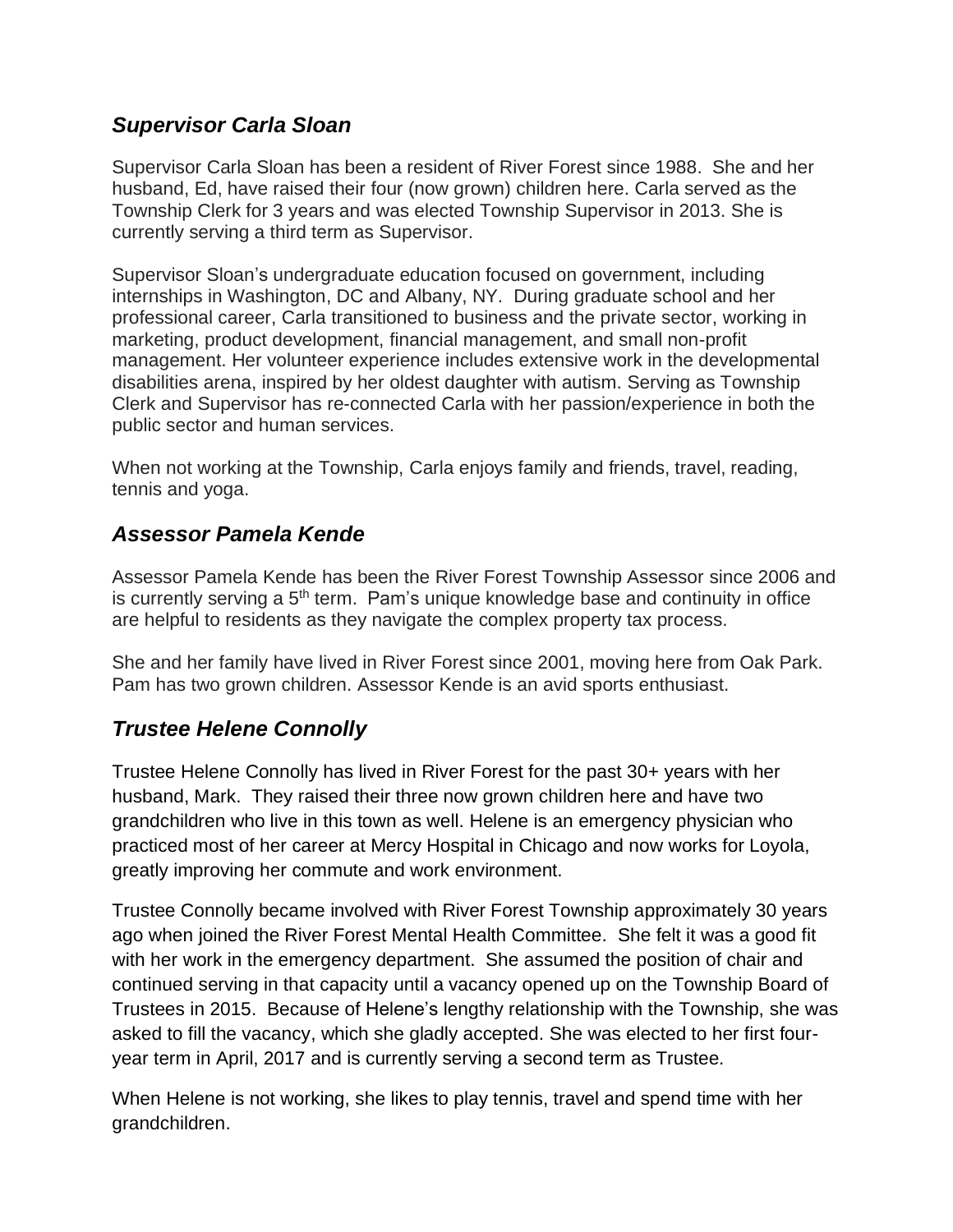## *Trustee Deana Herrman*

Deana Herrman has lived in River Forest since 2014 with her husband and 2 children. She recently served on the River Forest Mental Health Committee for the last year before being appointed Township Trustee in January 2021 to replace Trustee Mark Kelty. She was elected Trustee in April 2021.

Deana would like to continue her volunteer commitment to the community while also amplifying the perspectives of people with disabilities in the work of the Township. Her professional background working to impact disparities disabled people face, as well as her own personal connection to disability, inform her awareness of the daily lived experiences of navigating complex social systems and policies that impact access to services and community participation. Deana supports the collaborative partnerships the Township has with local organizations and governing entities. She looks forward to working with the Township to ensure programming and services continue to fully reach members of our community.

## *Trustee Keith Strom*

Trustee Keith Strom has resided in the area over twenty-five years, moving to River Forest in 2019. He and his wife, Lisa, have raised four children through the Oak Park/River Forest public school systems, with the youngest graduating from OPRF High School in 2022. Keith brings well-versed work experience from his twenty-five-year corporate career in executive management roles in global travel planning services. Since 2017, Keith serves as the executive director of the Hemingway Foundation, a non-profit organization. Keith is honored to support several organizations and boards that advocate for the well-being and enrichment of early childhood education, food security, health wellness, local tourism, and performance arts access to underserved communities. Keith was elected Trustee in April 2021.

Keith enjoys spending time with family and friends, staying active and working on home improvement projects.

### *Trustee Karen Taubman*

Trustee Karen Taubman has lived in River Forest since 1992. She and her husband, Eric, have three sons, who attended River Forest public schools and OPRF High School.

Karen has been involved with the Township since she was elected Clerk in 2013. Due to increased job responsibilities outside the Township during the day, she resigned as Clerk, in hopes of becoming a Township Trustee. When running for Trustee, Karen stated, "After sitting through 40+ meetings as the Clerk, I want to have a more active